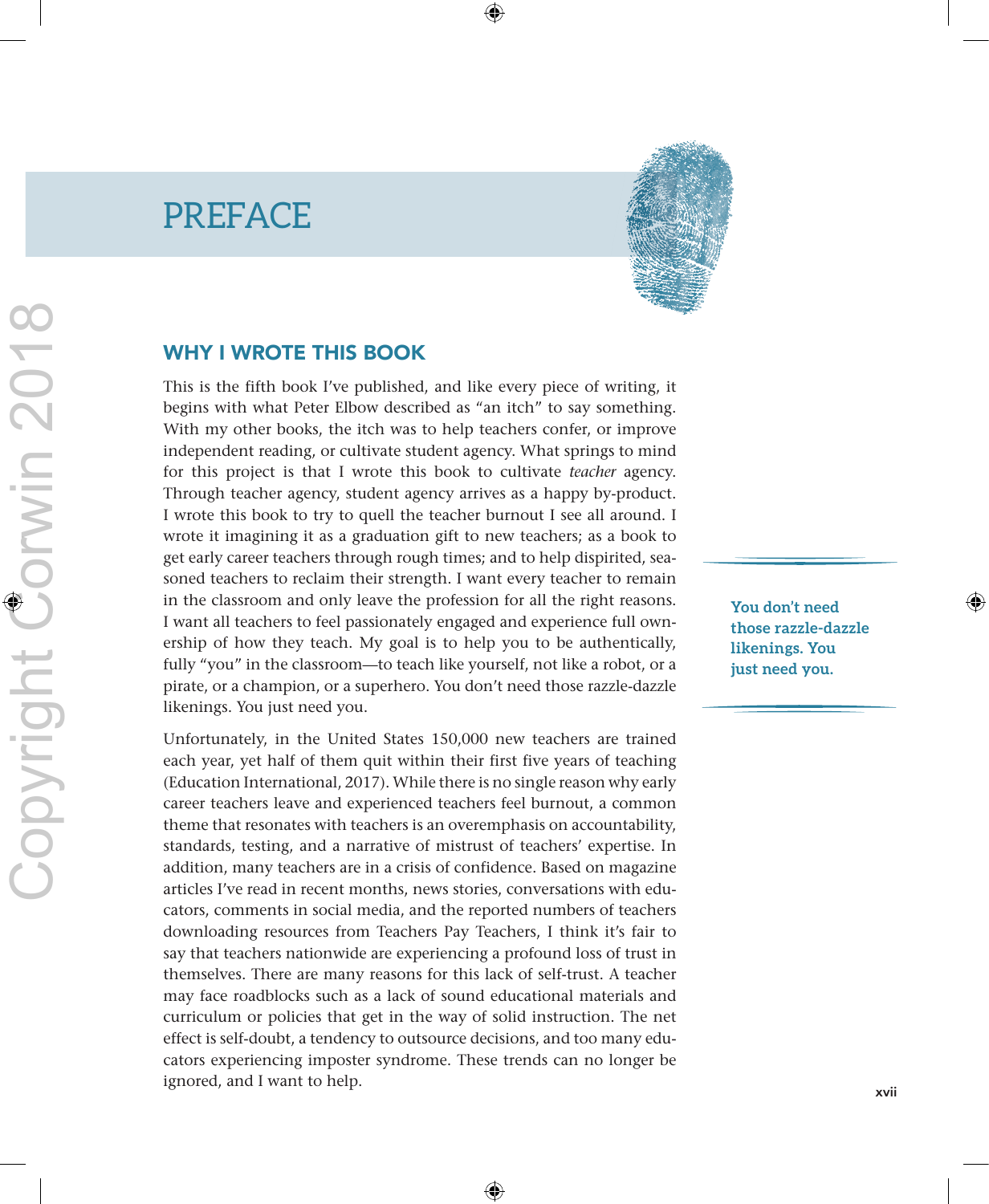xviii TEACH LIKE YOURSELF

Children are, by nature, empathic and can sense when a teacher is coming across as inauthentic and is playing a role due to burnout, pressure, lack of support, or fear of a new initiative. As a result, students may become anxious, guarded, or learn to play the game of school just to get by. We know that students learn more from teachers they trust and with whom they have a strong relationship. And students can't form strong relationships with teachers if they are not showing up as their true selves.

 $\bigoplus$ 

To stop this cycle, we teachers do not need fads, quick fixes, or magic bullet–style "kit" curriculum. Instead, we need a deep sense of self, a confidence in our practice, and the freedom to show up fully as ourselves. These "self-skills," if you will, are rarely addressed in preservice teacher education programs or professional development. While the confidence of any practitioner to some degree has to develop through experience, the concepts underlying the authentic self can be taught and ought to be taught in teacher education programs. Novice teachers enter the field with knowledge of standards, assessment, and lesson planning. While these basics are important, they are not enough to keep teachers engaged, happy, and motivated over the long haul. I envision an education system where every teacher feels prepared and empowered to teach like themselves, focusing on core values and living them day in, day out with their students.

⊕

# ORGANIZATION OF THIS BOOK

This book is organized around five big ideas that both novice and veteran teachers can explore so that they can step fully into their roles as authentic teachers. Whether you are a new teacher trying to figure out who your authentic teacher self is or an experienced teacher who has seen the pendulum swing back and forth and is looking for some solid ground, this book is meant to help you. If I could, I would sit down with each of you, sip a cup of tea, and listen to your teaching story. What do you value? What successes have you experienced? What challenges keep you up at night? I would then share my stories—how I learned through both the good days and the very hard days of my teaching. What follows is a brief explanation of how I set up this book almost like a series of conversations. The book is divided into seven chapters, and next I explain what you might want to think about as you read each one.

**Chapter 1** sets the foundation for what it means to teach like yourself and why authentic teaching is so important. I suggest you read this chapter asking yourself, "What does it mean to me to be an authentic teacher right now?"

**Chapters 2 through 6** focus on five practices for teaching like yourself, and they comprise what I call the Teach Like Yourself Manifesto,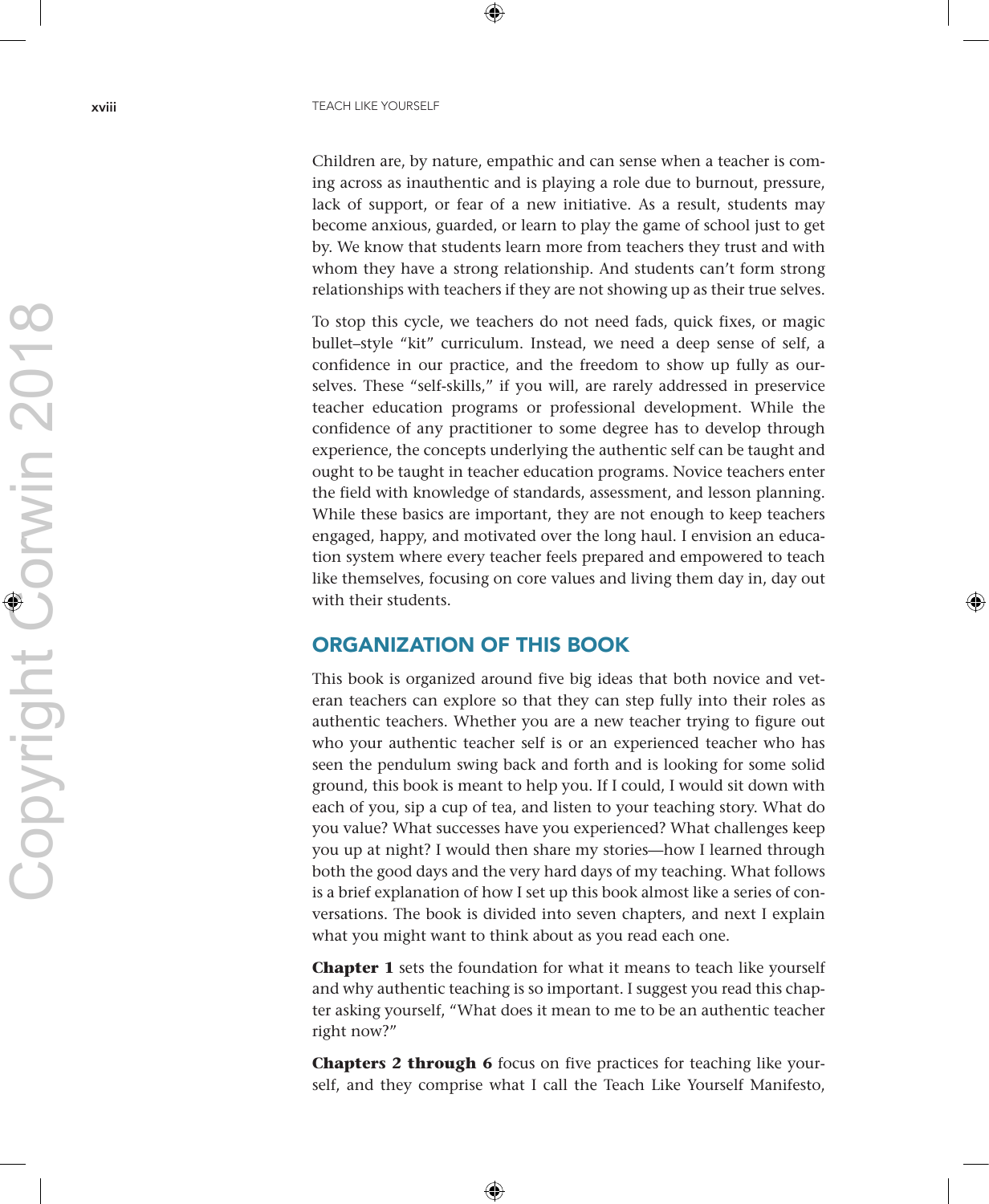which we'll go through in Chapter 7. These practices start with getting clear on your why (your core beliefs) and then aligning your why with your how. Your how entails your teaching practices, relationships, professional learning, and your self-care. These chapters help you consider how you can match your teaching to your own inner compass and not only survive but thrive as an authentic teacher. I suggest you read each of these chapters asking yourself the following questions:

 $\bigoplus$ 

- "What are my core beliefs about teaching?" (Chapter 2)
- "How can I align my teaching practices more fully to my core beliefs?" (Chapter 3)
- "How can I build stronger and more balanced relationships with my colleagues, students, and their families?" (Chapter 4)
- "In what ways can I drive my own professional growth and learning?" (Chapter 5)
- "How can I take care of my whole self, so I can show up healthy and ready to teach each day?" (Chapter 6)

**Chapter 7** brings us back to the vital importance of authentic teaching and elaborates on the manifesto from the inside cover so you can teach like yourself each day. This chapter is a call to action to help you focus on what matters most. I suggest you ask yourself, "How can I choose to teach like myself each day, and how can I encourage my colleagues to do the same?"

## THREE RECURRING FEATURES

Many of the books I read about teaching paint the rosiest picture, make the strategies seem easy to implement, or distill teaching down into steps and gimmicks. But real, honest, vulnerable teaching comes from a much deeper and messier place. I chose to include three main elements in the chapters that work in tandem to help you be your most authentic self. The three features are personal stories, research-based practices, and reflection sections for you to step back and consider the teacher you want to be.

## Personal Stories

I could have cut out my personal stories and stuck to the research and reflection, but as a teacher I have seen how much we can learn from hearing each other's stories. Brené Brown (2015) writes, "When we deny our stories, they define us. When we own our stories, we get to write a brave new ending." She goes on to explain that owning our stories is

⊕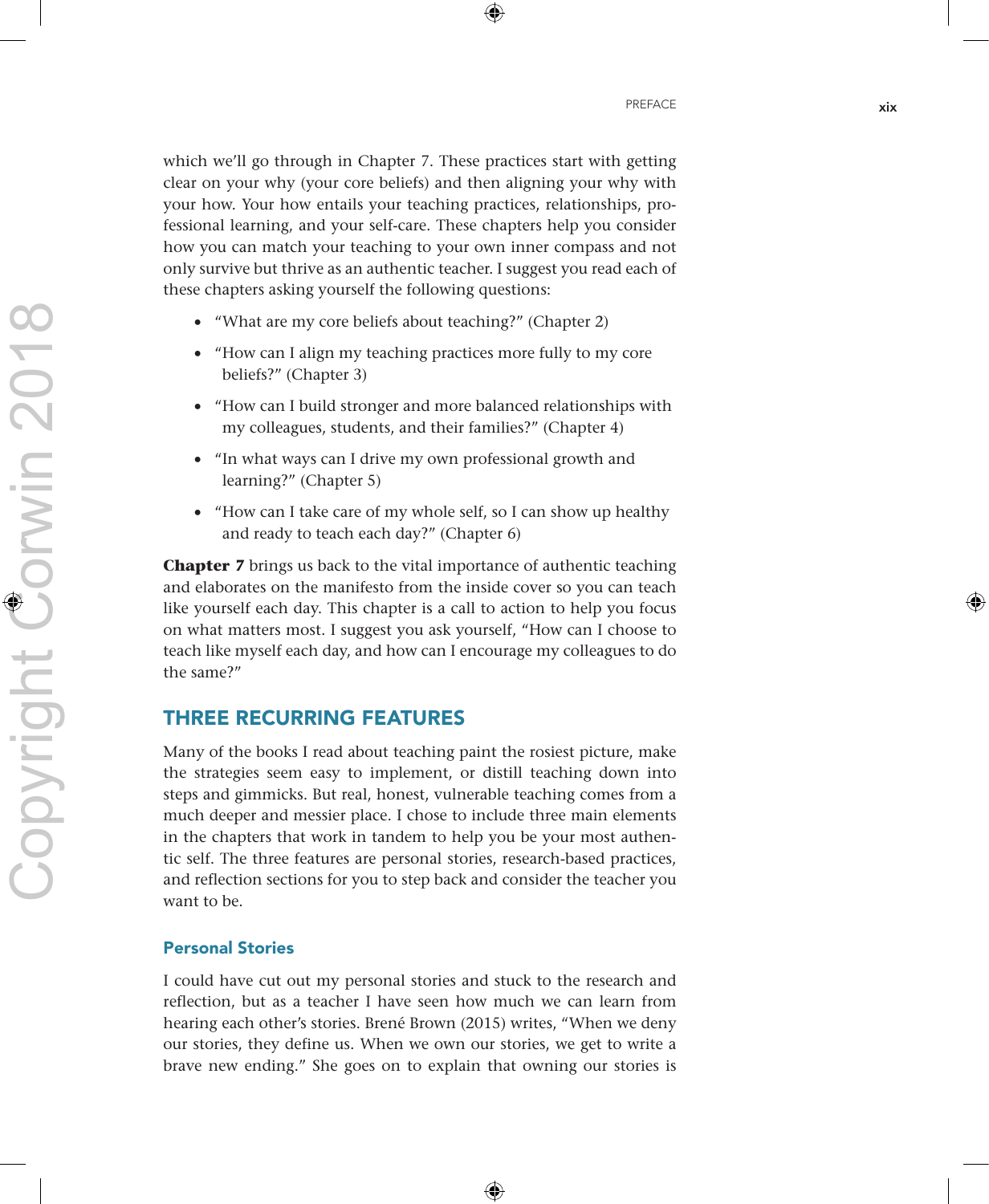xx TEACH LIKE YOURSELF

standing in our truth. I couldn't write a truthful book about authentic teaching without sharing some of my mess-ups, traumas, and aha! moments. If you find yourself cringing at some of them, know that each of these moments was a major learning experience for me. In fact, I likely learned more from the uncomfortable parts of my teaching life than I did from the easy ones. I also included the stories of other teachers and administrators through video clips at the beginning of each chapter so we can learn from multiple educators' experiences. All of the videos can be viewed on the companion website at http://resources.corwin.com/ teachlikeyourself.

 $\bigoplus$ 

I suggest you read these stories as teachable moments. See if you can find the common element in your own teaching experience. When I share a story of misjudging a colleague, think about the places and times when you may have done this too. When I share a story of connecting with a student, give yourself a few minutes to recall your similar experiences. I also suggest you look for the larger themes within the stories. Consider why I shared this story. You may ask yourself, "What did I take away from this story?" or "Where and why am I reacting to this story?" or "How can I learn from this story, without having to go through the exact same experience myself?"

⊕

### Research-Based Practices

A second element of the chapters is research-based practices that come from education, leadership, and psychology. I included the research so that you understand the why behind the practices and also so you leave with some concrete ideas to go back and try. For example, in Chapter 4 I offer some research on how to cultivate strong, supportive, and balanced relationships with colleagues and include a list of what the research suggests. This list can serve as an anchor you can come back to as a proactive process of forming relationships or as a learning space for how to help shift a less-than-ideal relationship.

The research is always tied to some very practical tools, ideas, and experiences that I highlight in summary boxes. I suggest you pause after each summary box and take stock of what you already do as a teacher and what else you might try. I am confident that you will be reading about research that confirms what you already do. When this happens, smile, feel the confidence that fills you up, and remind yourself to keep doing that practice. You may also find some research that is different, new, or even contradictory to some of what you do as a teacher. When you encounter these places, I suggest you take time to consider if and how you may want to try out the new information. It doesn't hurt to try